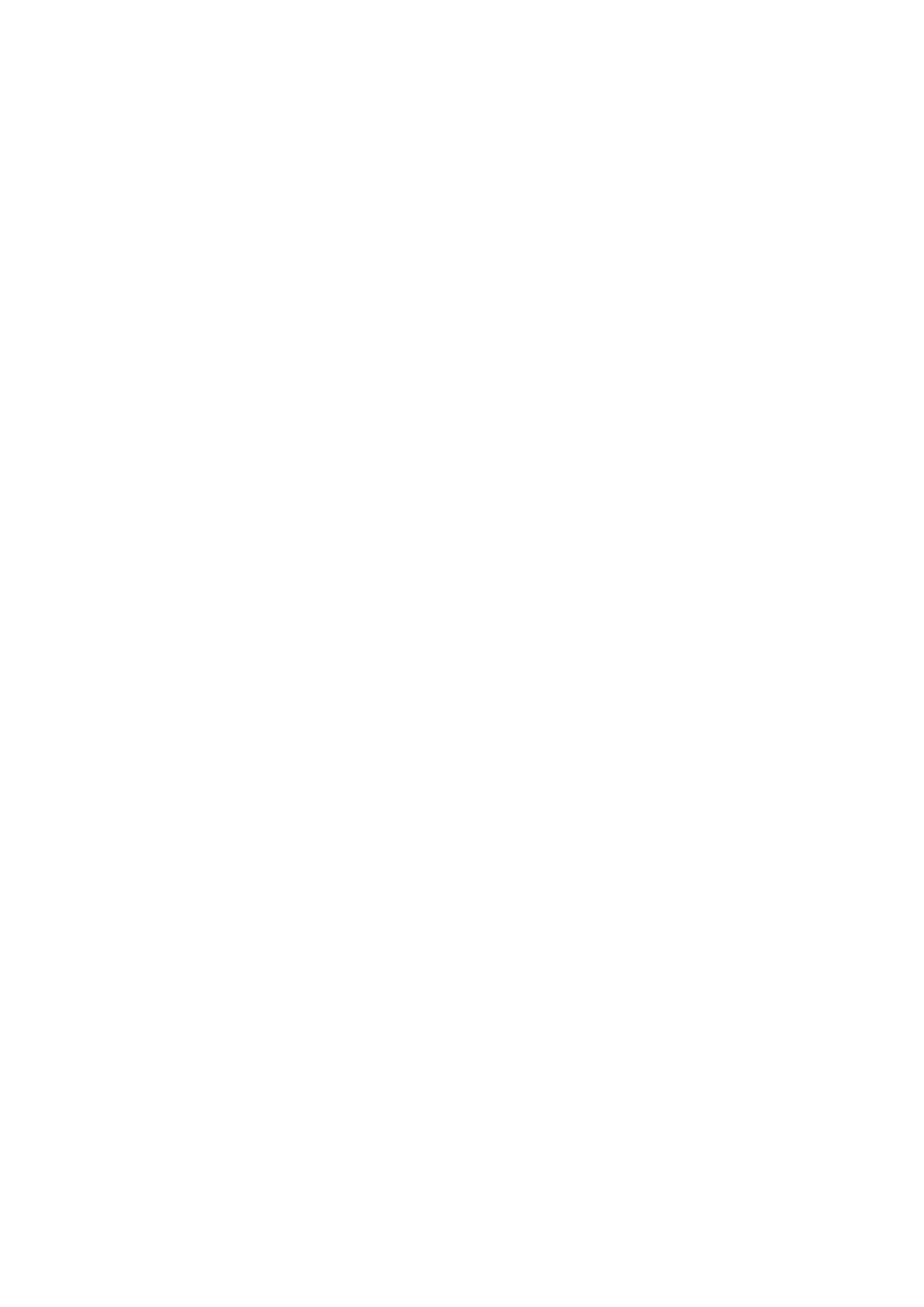# Information Memorandum 2015 - 2017 Long-term monetary incentive plan

PREPARED PURSUANT TO ART. 114-BIS OF LEG. DECREE NO. 58 OF 24 FEBRUARY 1998 ("TUF") AND ART. 84-BIS OF THE REGULATIONS ADOPTED BY CONSOB IN RESOLUTION NO. 11971 OF 14 MAY 1999 AS SUPPLEMENTED AND AMENDED ("ISSUER REGULATIONS")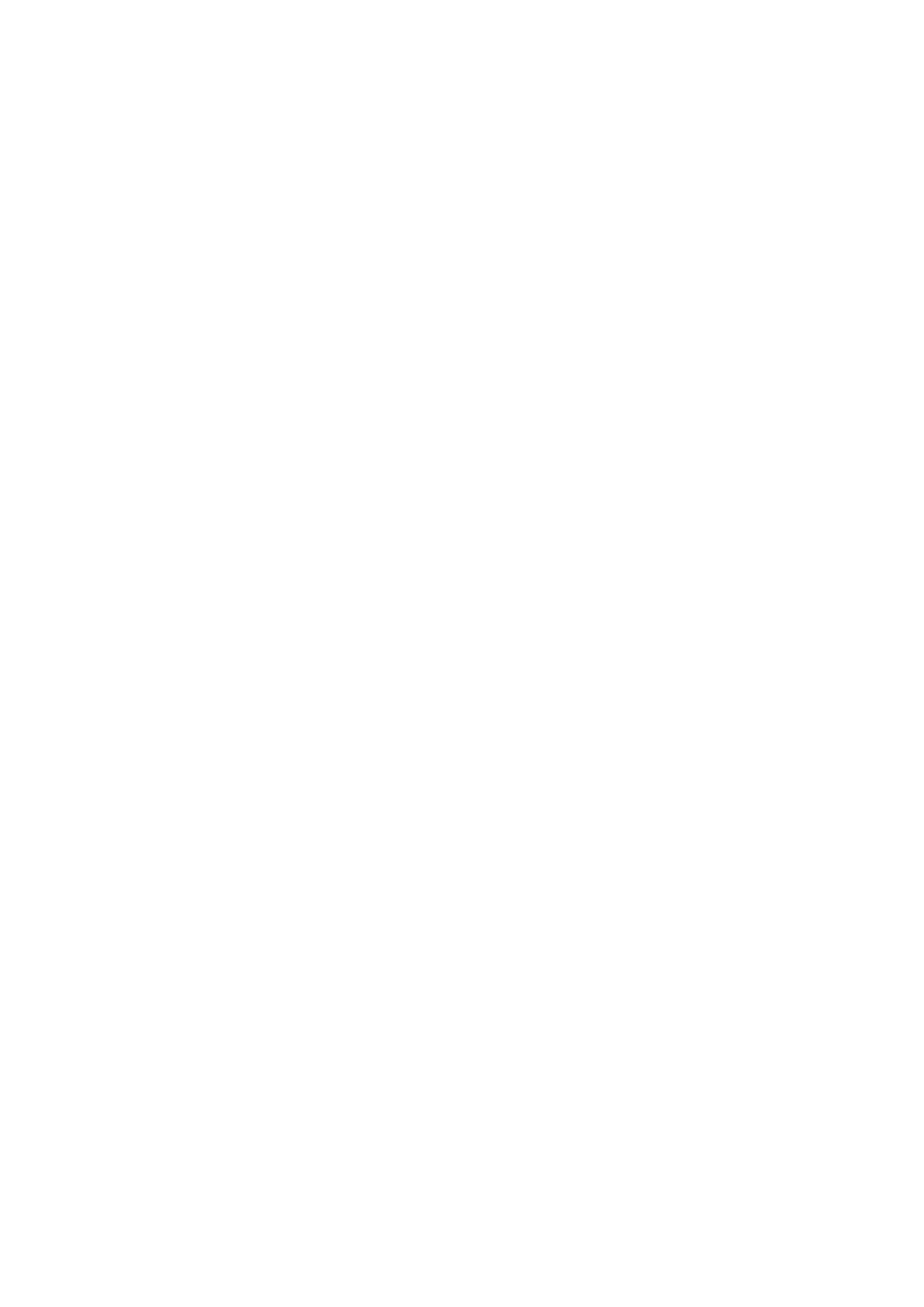## **INTRODUCTION**

This information memorandum has been prepared by Snam S.p.A. pursuant to Art. 84-bis of the Issuer Regulations in line with the instructions contained in the related Annex 3A - Chart 7, with the aim of notifying its shareholders and the market of the proposal to adopt the 2015-2017 Long-Term Monetary Incentive Plan ("IMLT Plan") approved by Snam's Board of Directors on 11 March 2015, which will be submitted for the approval of the Ordinary Shareholders' Meeting on 29 April 2015 (held in a single session) pursuant to Art. 114 bis of the TUF.

Since 2010, Snam has used a similar plan, approved annually by the Board of Directors on the recommendation of the Remuneration Committee, for the Chief Executive Officer and executives with more direct responsibility for corporate results, in order to more closely align their performance with the Company's goals over the medium-to-long term.

The plan has been confirmed annually, and since 2012 this has been shown in the Remuneration Report approved by the Shareholders' Meeting with an advisory vote. In 2014, during a review to make further improvements in the parameters used to measure performance in the variable incentive systems used by Snam, the Remuneration Committee proposed that the Board of Directors employ, in addition to the "adjusted net profit" parameter (used since 2010) in the Long-Term Monetary Incentive Plan ("IMLT Plan"), the "Total Shareholder Return (TSR)" parameter, which establishes a link with the performance of Snam stock, and thus, under the existing regulatory framework, requires the approval of the Shareholders' Meeting. The document presents the IMLT Plan, which enables closer alignment between management actions and

shareholders' interests while maintaining the nature of the monetary incentive.

The IMLT Plan applies to Snam and its Subsidiaries, and is to be considered "particularly significant" pursuant to Art. 84-bis, paragraph 2 of the Issuer Regulations, since it also covers the parties identified by Art. 144-bis of the TUF, i.e., Snam's Chief Executive Officer and "managers with strategic responsibilities".

This information memorandum is made available to the public at Snam's registered office and in the "Governance" section of the Company's website (www.snam.it), and through the methods indicated in Art. 84 bis of the Issuer Regulations.

## **DEFINITIONS**

- **• Beneficiaries:** Individuals covered by the IMLT Plan.
- **• Remuneration Committee:** consists of two independent, non-executive directors (one of whom is chosen as Chairman) and one non-executive director, and provides recommendations and advice to the Board of Directors in relation to the remuneration of directors and managers with strategic responsibilities. In particular, the Committee submits the annual Remuneration Report to the Board of Directors for its approval and makes proposals concerning the remuneration of executive directors and members of Board Committees.
- **• Managers with strategic responsibilities:** according to IAS 24, this means "key management personnel", namely, "those persons having authority and responsibility for planning, directing and controlling the activities of the entity, directly or indirectly". Snam's managers with strategic responsibilities who are not directors or statutory auditors are the members of the Executive Committee (Head of the Legal and Corporate Affairs and Compliance Department, Head of Business Development and Overseas Activities, Head of Human Resources & Security and Head of Planning, Administration, Finance and Control).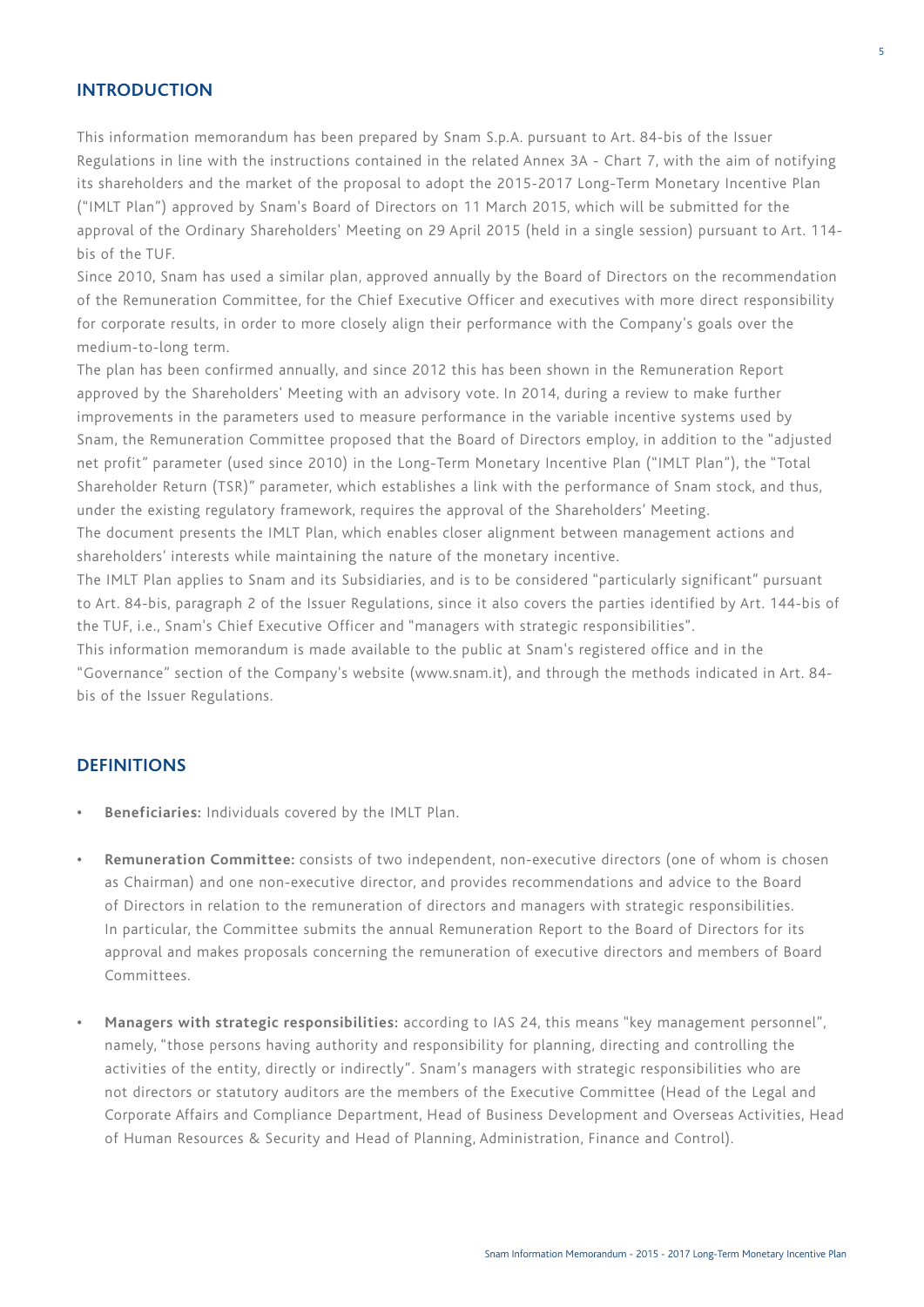- **• Incentive awarded:** monetary amount awarded to beneficiaries, which may be paid at the end of a pre-set period (vesting period) in accordance with pre-established performance and retention conditions.
- **• Incentive paid:** monetary amount paid to beneficiaries at the end of the pre-set period (vesting period) in an amount related to performance achieved within the deadlines and under the conditions specified in the IMIT Plan
- **• Threshold level:** the minimum level to be achieved, below which the plan does not provide for the payment of any incentive.
- **• Target level:** the standard level of target achievement that gives entitlement to 100% of the incentive.
- **Peer Group:** group of companies used to compare company results with those of Snam according to defined performance parameters; it is made up of the following major listed European companies in the utilities sector: Enagas, National Grid, Red Electrica, Severn Trent, Terna and United Utilities.
- **• Regulations:** the document, approved annually by the Board of Directors, which governs the conditions for all annual awards under the IMIT Plan.
- **• Issuer Regulations:** Consob Regulation No. 11971 of 14 May 1999, containing the rules applicable to entities issuing financial instruments.
- **• Subsidiaries:** companies controlled by Snam S.p.A. pursuant to Art. 2359 of the Italian Civil Code.
- **• Consolidated Finance Act (TUF):** the "Consolidated Act on Financial Intermediation", Legislative Decree No. 58 of 24 February 1998 (as amended). The TUF introduced "principle-based" legislation on financial matters, which at the primary legislative level establishes only general guidelines, leaving the definition of detailed rules to the supervisory authorities (e.g. Consob).
- **• Total Shareholder Return (TSR):** indicates the overall return of an equity instrument, taking into account price changes and the distribution of dividends. In the analyses performed in this document, the version with no reinvestment of dividends was used.
- **• Adjusted net profit:** the net profit obtained excluding special items and the effects of those events that are non-recurring or not representative of the standard business process.
- **Vesting period:** period between the awarding of a bonus and the acquisition of entitlement to its payment.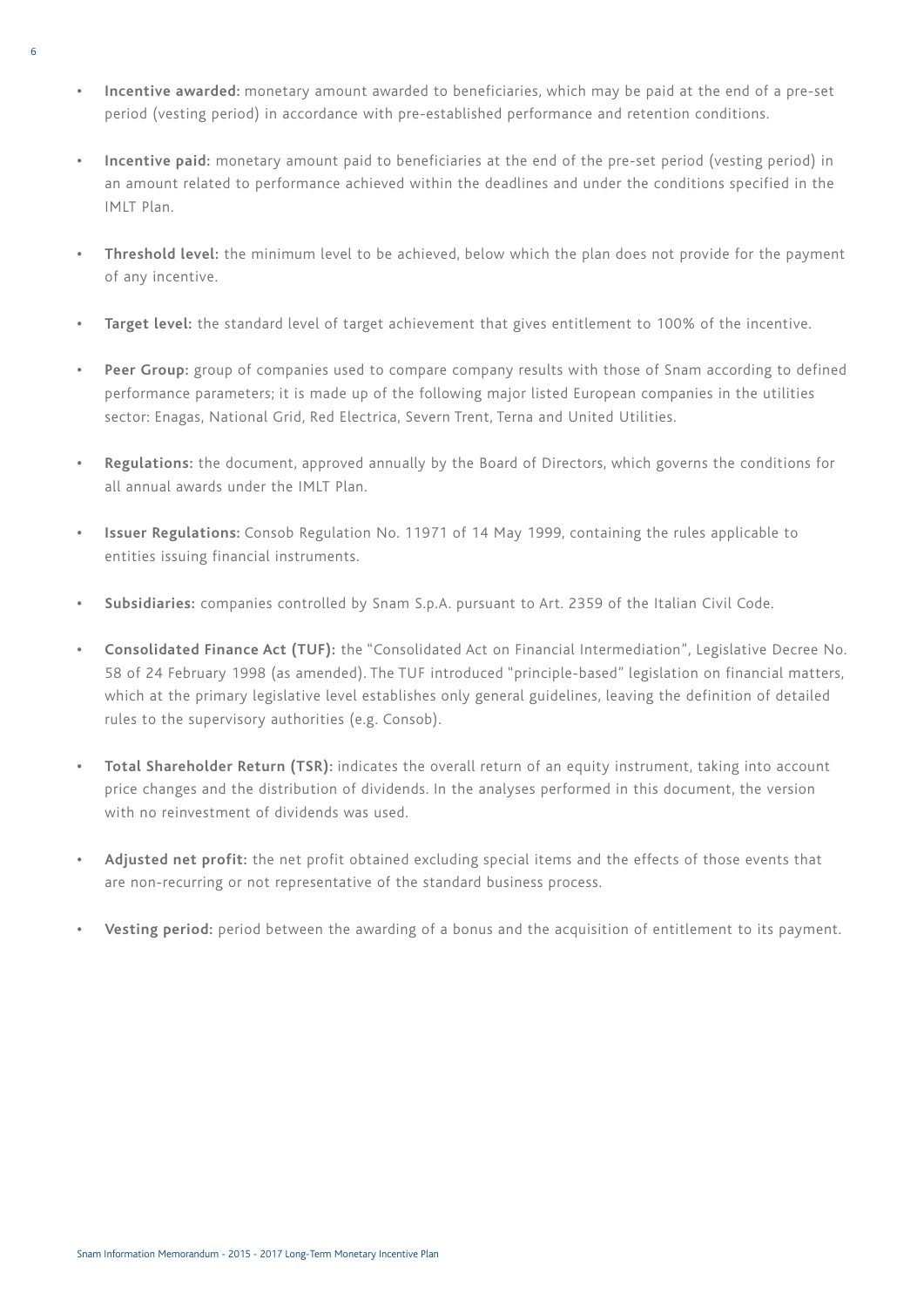# **1. RECIPIENTS**

1.1 The names of recipients who are members of the board of directors or management board of the issuer of financial instruments, its parent companies and companies controlled directly or indirectly by the latter.

The IMLT Plan applies to Snam's Chief Executive Officer, who is currently Carlo Malacarne. If the beneficiaries indicated in paragraph 1.2 below include individuals who must be named pursuant to current regulatory provisions, including in relation to any position as director held in Subsidiaries, the Company will provide the related information to the market at the time of the notices required by Art. 84-bis, paragraph five, of the Issuer Regulations.

1.2 Categories of employees or contractors of the issuer of financial instruments and the parent companies or subsidiaries of such issuer.

Executives of Snam and its Subsidiaries, representing a total of about 50 people, who are: chief executive officers of direct or indirect Subsidiaries; managers of Snam or its Subsidiaries; and executives identified among those who hold positions with the greatest impact on the corporate results.

- 1.3 The names of individuals who benefit from the plan and belong to the following groups:
- a) *general managers of the issuer of financial statements;* Not applicable.
- b) *other managers with strategic responsibilities of the issuer of financial instruments, which is not "small in size", pursuant to Article 3, paragraph 1, sub-paragraph f) of Regulation No. 17221 of 12 March 2010, if, during the year, they received total compensation (arrived at by adding monetary compensation and compensation based on financial instruments) greater than the higher of the total compensation awarded to members of the board of directors or management board, and the total compensation awarded to general manager of the issuer of financial instruments;*
	- Not applicable.

During the year, none of Snam's managers with strategic responsibilities received total compensation greater than the highest total compensation awarded to members of Snam's Board of Directors

c) *natural persons that control the issuer of shares who are employees, or who collaborate with the issuer of shares;* Not applicable.

## 1.4 Description and number, broken down by category:

- a) *of managers with strategic responsibilities other than those indicated in sub-paragraph b) of paragraph 1.3;* Snam currently has four managers with strategic responsibilities.
- b) *for companies that are "small in size", pursuant to Article 3, paragraph 1, sub-paragraph f), of Regulation 17221 of 12 March 2010, an aggregate indication of all managers with strategic responsibilities of the issuer of financial instruments;* Not applicable.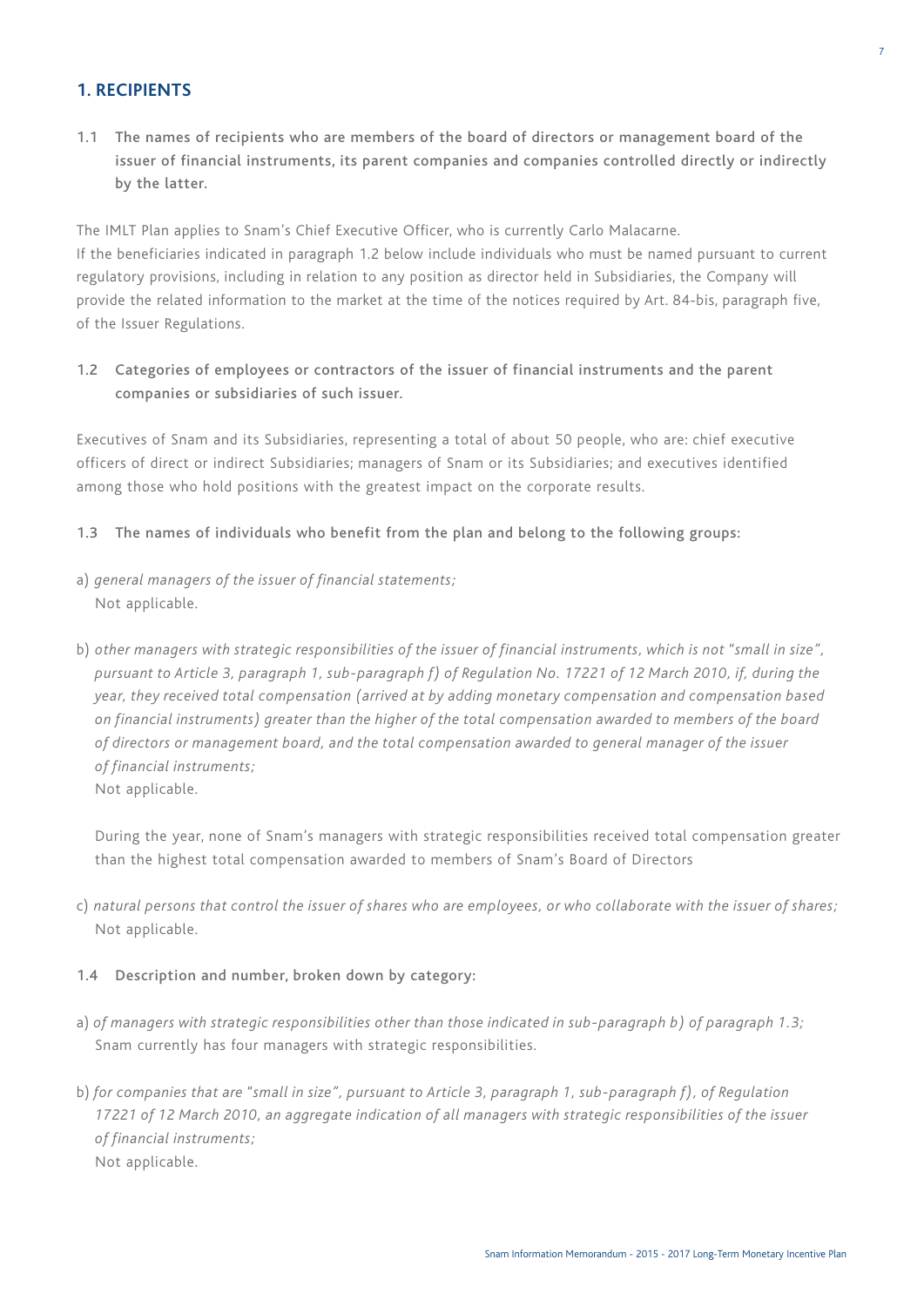c) *any other categories of employees or contractors for whom different plan characteristics have been specified (e.g., executives, managers and office workers);* Not applicable.

# **2. REASONS WHY THE PLAN WAS ADOPTED**

## 2.1 Goals to be achieved by awarding the plans.

The Plan was introduced as a means to motivate and create loyalty among those managers who are the most critical for the Company, and, in line with international best practices, is aimed at achieving the following goals:

- greater alignment with the interests of shareholders over the medium-to-long term through the use of Total Shareholder Return;
- to support the Company's profitability through the use of adjusted net profit.

For each annual award, the IMLT Plan stipulates a three-year vesting period in line with international best practices.

2.2 Key variables, including in the form of the performance indicators used for awarding plans based on financial instruments.

In keeping with Snam's remuneration policy principles below, incentive amounts are determined as a percentage of fixed salary:

- • management salary structure with an appropriate balance between: a fixed component in line with the powers and/or responsibilities assigned; and a variable component calculated within maximum limits and aimed at connecting remuneration to performance actually achieved;
- • consistency of overall remuneration with market benchmarks applicable for similar positions or for roles with a similar level of responsibility and complexity based on company panels comparable to Snam;
- variable remuneration for management roles with the greatest impact on corporate results; such remuneration is characterised by a high percentage of long-term incentive components with an appropriate vesting period of at least three years, in keeping with the long-term nature of Snam's business.

See paragraph 2.3.1 below for the performance indicators.

2.3 Elements used to determine the amount of compensation based on financial instruments, or the criteria for its determination.

## *2.3.1 More detailed information*

The amount of monetary incentives awarded at target level to each beneficiary differs according to the degree of responsibility/importance of the role from a minimum of 20% to a maximum of 50% of fixed remuneration. The performance conditions of the IMLT Plan are linked to the following parameters:

- • Adjusted net profit, with a weighting of 60%, calculated annually during the vesting period through a comparison between actual and budgeted figures;
- • TSR, with a weighting of 40%, calculated annually during the vesting period in relation to the relative position of the annual percentage change compared with a defined panel of peers.

Overall performance is calculated as the average annual performance of parameters identified during the threeyear vesting period.

2.4 Reasons for any decision to award compensation plans based on financial instruments not issued by the issuer of financial instruments, such as financial instruments issued by subsidiaries, parent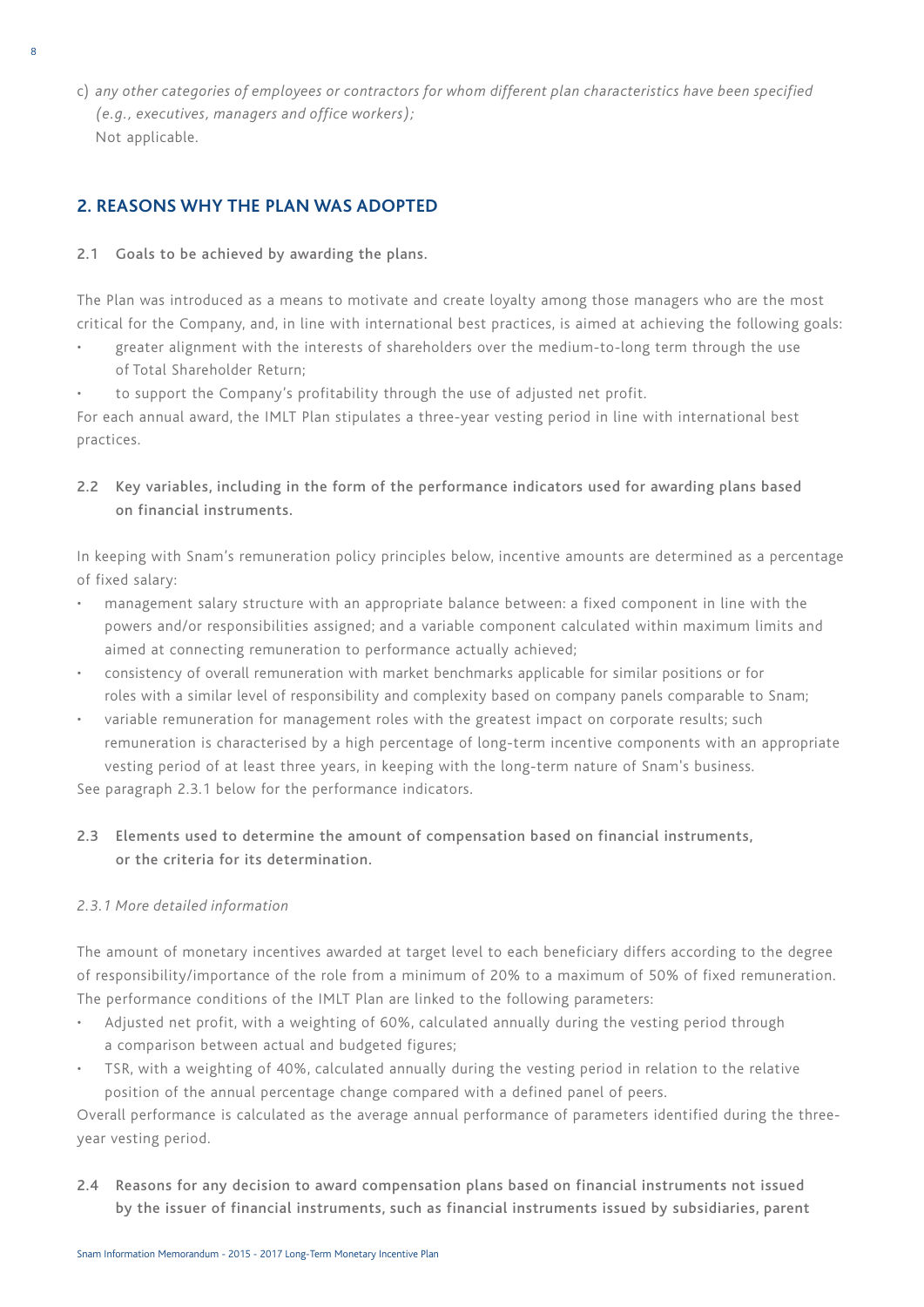companies or companies outside the relevant group; if such instruments are not traded on regulated markets, information on the criteria used to determine the value assigned to them;

Not applicable.

2.5 Assessments concerning significant tax and accounting implications affecting the determination of the plans;

The structure of the IMLT Plan was not affected by applicable tax laws or accounting implications.

2.6 Any support for the plan by the Special Fund for Creating Incentives for Worker Participation in Businesses, as indicated in Article 4, paragraph 112 of Law No. 350 of 24 December 2003.

Not applicable.

## **3. APPROVAL PROCEDURE AND TIME FRAME FOR THE ASSIGNMENT OF INSTRUMENTS**

3.1 Powers and functions delegated by the Shareholders' Meeting to the Board of Directors to implement the plan;

On the recommendation of the Remuneration Committee, and with the abstention of the Chief Executive Officer, on 11 March 2015 Snam's Board of Directors voted to submit the IMLT Plan for the approval of the Shareholders' Meeting pursuant to Art. 144-bis of the TUF.

Following the approval of the Shareholders' Meeting, and to exercise the powers to be granted by the latter, the Board of Directors will implement the plan, including through the parties delegated to do so, by resolving upon the following:

- *i*) the annual award of the incentive to the Chief Executive Officer;
- *ii*) approval of the Regulations for each annual award;
- *iii*) the identification of Beneficiaries on the basis of defined criteria; and
- *iv*) any other terms and conditions for implementation, provided that these do not conflict with what was approved by the Shareholders' Meeting.

## 3.2 Indication of the parties charged with administering the plan and their function and authority;

The IMLT Plan is to be administered by the relevant Snam functions of the Human Resources & Security Department.

#### 3.3 Any existing procedures to review plans, including as a result of any changes in base targets;

No procedure has been specified for amendments to the IMLT Plan.

3.4 Description of procedures used to determine the availability and assignment of financial instruments on which the plans are based;

The IMLT Plan stipulates the payment of monetary incentives and not the assignment of financial instruments.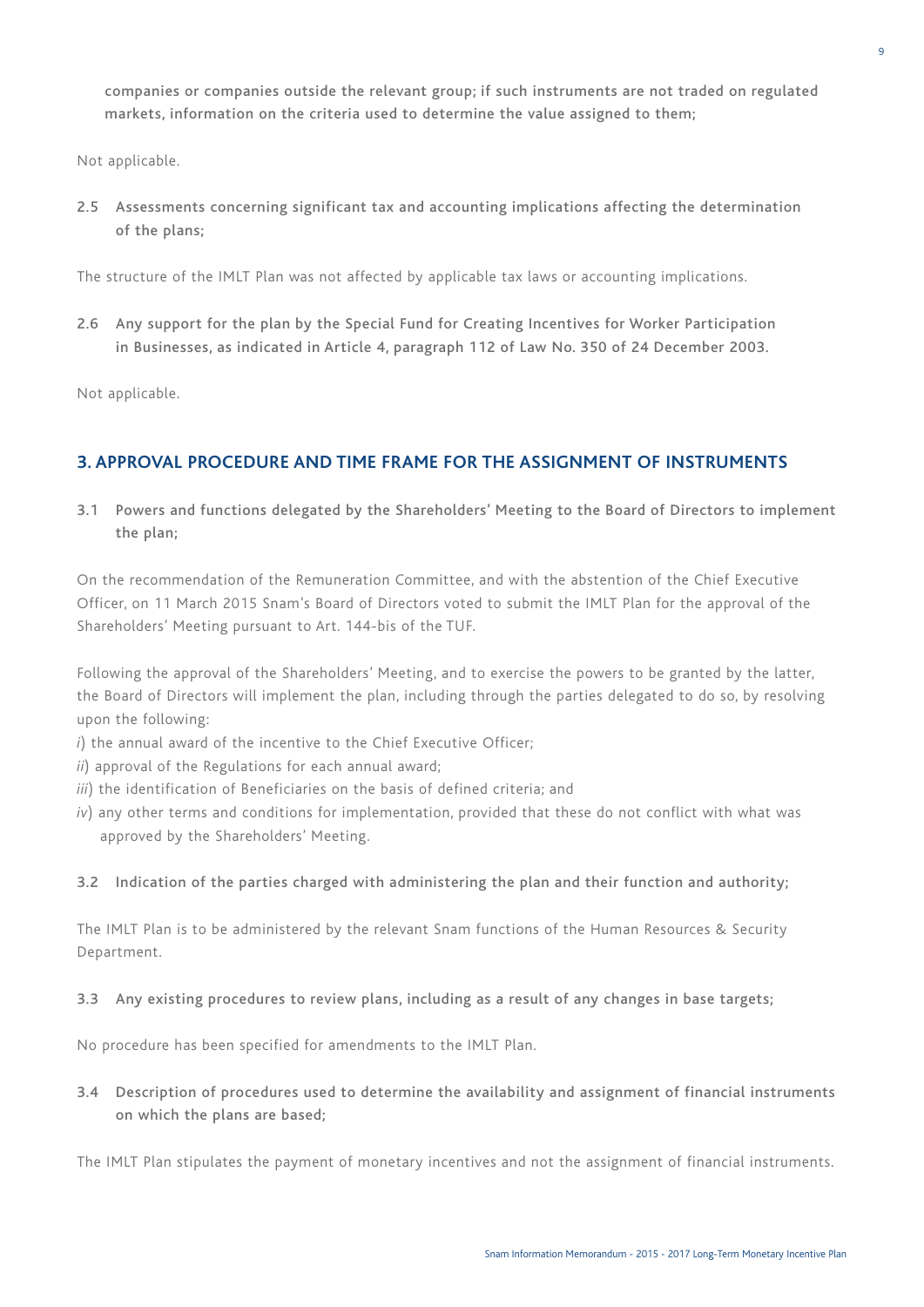# 3.5 Role played by each director in determining the characteristics of the aforementioned plans; any involvement of the directors concerned in conflict of interest situations;

In keeping with the recommendations of the Corporate Governance Code for Listed Companies, to which Snam adheres, the Plan conditions were determined on the recommendation of the Remuneration Committee, which is entirely made up of non-executive directors, the majority of whom are independent, with the Chairman selected from among the independent directors. The proposal to submit the Plan to the Shareholders' Meeting, pursuant to Art. 114-bis of the TUF, was therefore approved by the Board of Directors, with the abstention of the Chief Executive Officer, after the favourable opinion of the Board of Statutory Auditors, pursuant to Art. 2389, paragraph 3 of the Italian Civil Code.

With respect to its Beneficiaries, the IMLT Plan is a related-party transaction subject to the approval of the Shareholders' Meeting pursuant to Art. 114-bis of the TUF, and, therefore, the specific procedures specified in Consob Resolution No. 17221 of 12 March 2010, as later amended by Resolution No. 17389 of 23 June 2010 ("Regulation on Related-Party Transactions"), do not apply.

3.6 For the purposes of the requirements of Art. 84-bis, paragraph 1, the date the decision was made by the body authorised to propose approval of the plans to the shareholders' meeting and any proposal made by any remuneration committee;

On 11 March 2015, on the recommendation of the Remuneration Committee made on 24 February 2015, the Board of Directors voted to submit the IMLT Plan to the Shareholders' Meeting.

3.7 For the purposes of the requirements of Art. 84-bis, paragraph 5, sub-paragraph a), the date of the decision made by the body authorised to assign the instruments and any proposal to such body made by any remuneration committee;

Not applicable.

3.8 Market price recorded on the above dates, for financial instruments on which the plans are based if traded in regulated markets;

The official price of Snam stock on 11 March 2015 (date at which the Board of Directors approved submission of the proposed IMLT Plan to the Shareholders' Meeting):  $\epsilon$  4,532.

- 3.9 For plans based on financial instruments traded in regulated markets, by what deadlines and under which procedures the issuer takes into account the possible concurrence of the following events in the context of determining the time frame for assigning instruments to implement the plans:
- i) *this assignment or any decisions made in this regard by the Remuneration Committee, and*
- ii) *the distribution of any relevant information pursuant to Art. 114, paragraph 1; for example, if such information:*
	- a. has not been made public and is capable of having a positive impact on market prices, or

b. has been published and is capable of having a negative impact on market prices. Not applicable.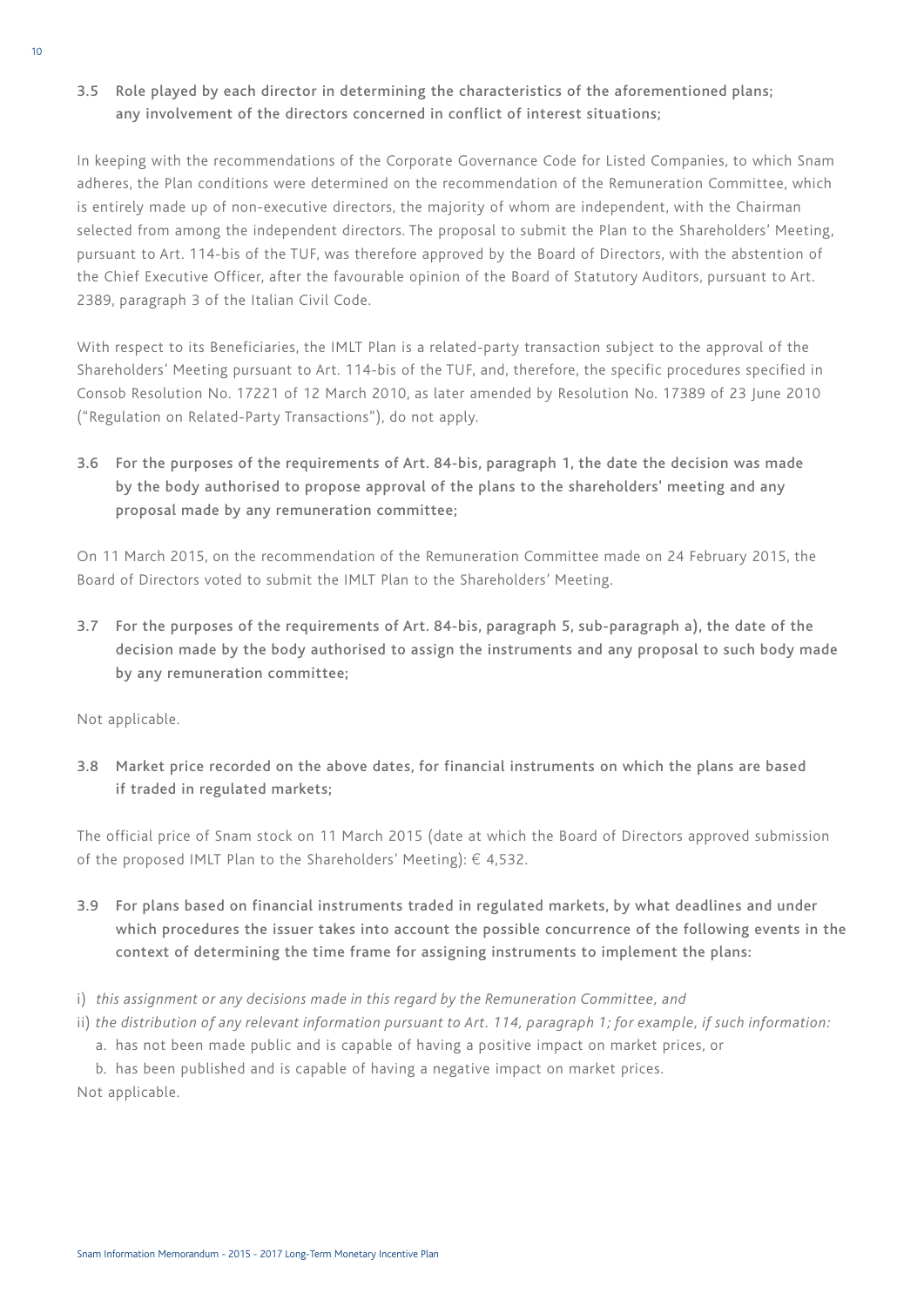# **4. Characteristics of instruments awarded**

#### 4.1 Description of the way compensation plans based on financial instruments are structured;

The IMLT Plan provides for three annual awards of monetary incentives that may be paid after three years in an amount connected with the performance conditions fulfilled according to pre-established criteria and parameters and other conditions.

# 4.2 Indication of the period of the actual implementation of the plan, including with respect to any other cycles specified;

The IMLT Plan provides for three annual awards for the period 2015-2017. Each award is subject to a three-year vesting period, and thus, any payment of incentives will be made between 2018 and 2020, as shown in the chart below.

| Incentive awarded 2015 | 2015 | 2016 | 2017 | 2018<br>(payment) |                   |                   |
|------------------------|------|------|------|-------------------|-------------------|-------------------|
| Incentive awarded 2016 |      | 2016 | 2017 | 2018              | 2019<br>(payment) |                   |
| Incentive awarded 2017 |      |      | 2017 | 2018              | 2019              | 2020<br>(payment) |

#### Performance and vesting period

#### 4.3 Expiration date of plan;

The IMLT Plan will expire in 2020 upon the expiration of the vesting period for the last award made in 2017.

4.4 Maximum number of financial instruments, including in the form of options, assigned in each fiscal year in relation to the named parties or categories indicated;

Not applicable.

4.5 Procedures and clauses for implementing the plan, specifying whether the actual award of instruments is subject to the satisfaction of conditions or achievement of specific performance-related and other results; description of such conditions and results;

The Plan's performance conditions are checked annually, and at the end of each three-year implementation period, following a precise review by the Remuneration Committee of the results actually achieved to support resolutions passed in this regard by the Board of Directors.

The performance conditions of the IMLT Plan are linked to the following parameters:

Adjusted net profit with a weighting of 60%, calculated by comparing the final figure with the budgeted amount using a linear scale<sup>1</sup> of 100-130 (0 for amounts less than the budget; 100 for amounts equal to the budget; 130 for amounts equal to or greater than the budget +5%);

```
1 For example, if the result is equal to the budget +1%, the score is 106
```
 $x = \frac{(budget + 1\% - budget) \times (130 - 100)}{+100}$  $b$ udget +5% - budget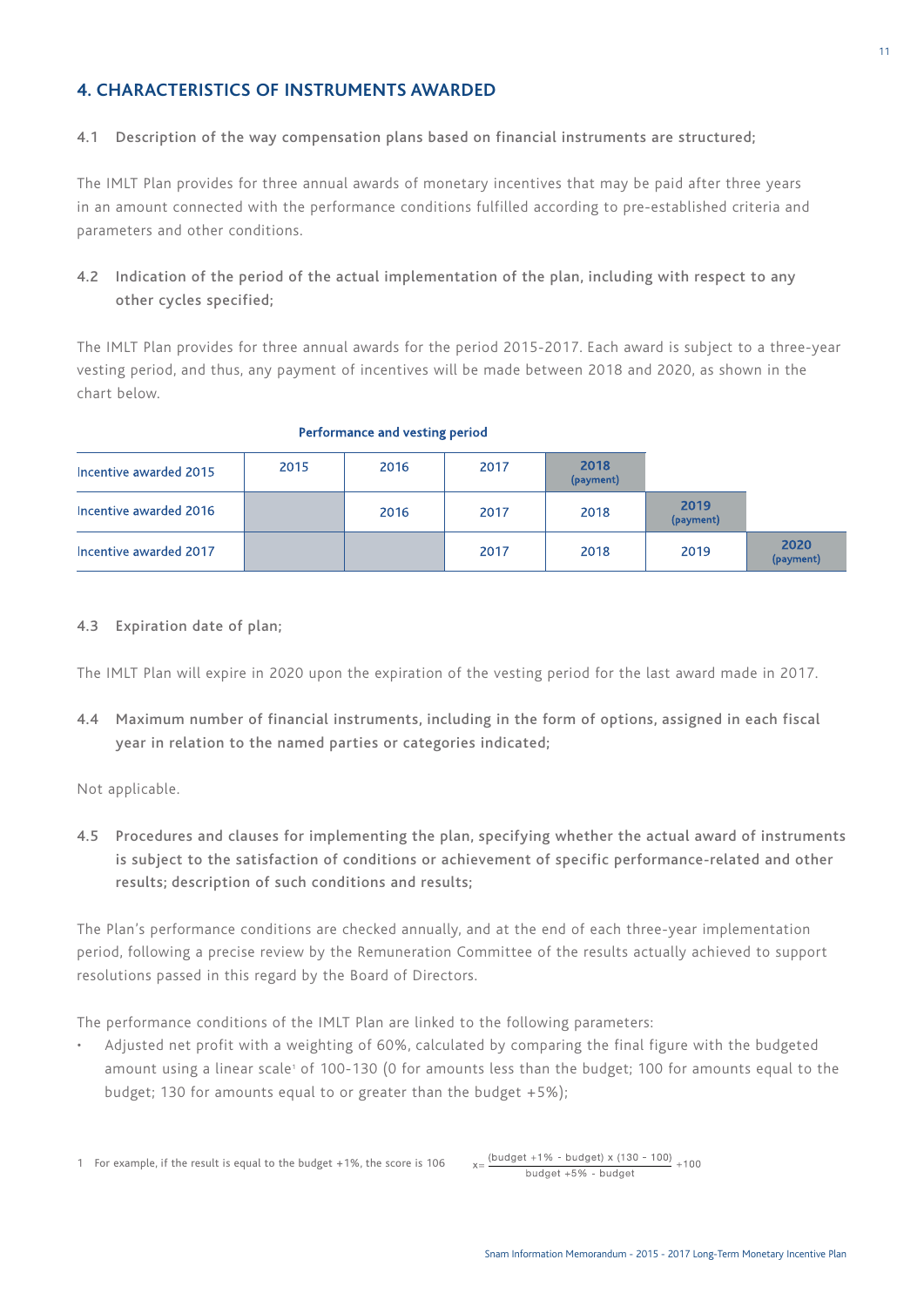**ADJUSTED NET PROFIT 60%** 

**TSR 40%** 



TSR, with a 40% weighting, calculated on a linear scale of 70-130 with regard to Snam's position compared with a Panel comprising Snam itself and another six peer companies. The annual score is calculated as follows: the lowest TSR registered among the seven companies is excluded; for the six remaining companies, 70 is taken as the lowest TSR value, 100 as the average value and 130 as the highest value; the score is calculated corresponding to the TSR registered by Snam on this scale. If Snam's TSR value for the year under review is the lowest of all seven of the Panel companies, the score will be zero.



Panel: Snam, Enagas, National Grid, Red Electrica, Severn Trent, Terna and United Utilities

TSR measures the total return of a stock as the sum of the following two components:

- 1. price change: equal to the ratio of the change in the price of the stock (difference between the price reported at the end and at the beginning of the reporting period) to the price reported at the beginning of the period. Initial price means the closing price of the stock for the year preceding the reporting year, while final price means the closing price for the reporting year;
- 2. distribution of dividends: for the version used in this document (with no reinvestment of dividends), this component is equal to the ratio of the sum of dividends distributed per share during the period concerned to the initial price of the stock.

At the end of each vesting period, the final multiplier for payment is determined as the average of annual multipliers to be applied to the incentive awarded to determine the incentive to be paid. This incentive may be paid as a percentage of 0% to 130%.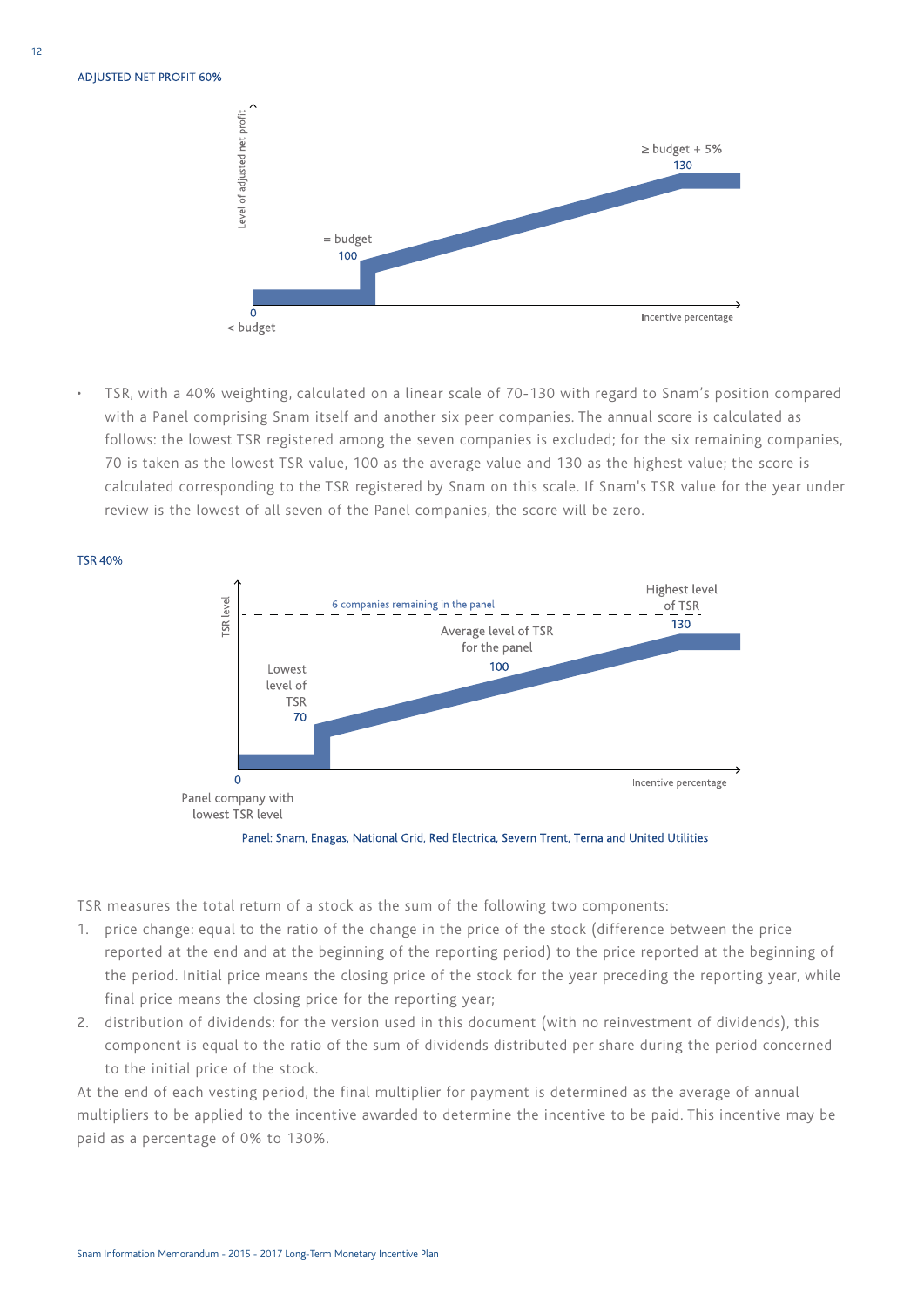

Lastly, the Plan provides for the use of "claw-back" mechanisms with the following clause: "Subject to the right to compensation for any further damage, within the legally prescribed deadline, the Company may come back into possession (with the Participant's resulting obligation to return the amount) of amounts already disbursed if it is determined that the achievement of objectives was due to malicious or grossly negligent conduct, or any actions carried out in violation of any applicable rules (whether corporate, legal, regulatory or from any other source) by the Participant, or if the above objectives were achieved on the basis of data that were later found to be patently false".

4.6 Indication of any availability restrictions encumbering the instruments awarded or the instruments resulting from the exercise of options, especially with respect to the deadline by which their subsequent transfer to the same company or to third parties is allowed or prohibited;

Not applicable.

4.7 Description of any termination conditions in relation to the award of plans in the event that recipients carry out hedging transactions making it possible to neutralise any prohibitions on the sale of the financial instruments assigned, including in the form of options, or of the financial instruments resulting from the exercise of such options;

Not applicable.

## 4.8 Description of the impact resulting from termination of employment;

In the event of the consensual termination of the beneficiary's employment, or if Snam S.p.A. loses control of the Company at which the Participant is an employee, or if the company (or business division) in which the Participant is an employee is sold to a non-subsidiary company, and if such events occur by the date at which the Board establishes the Percentage, the incentive will be paid to those entitled in proportion to the period between the assignment and the occurrence of these events, as well as in relation to any results finalised during that period.

If the Participant dies by the date at which the Board establishes the Percentage, the incentive will be paid to those entitled in the fixed amount of 100% of the incentive awarded.

In the event of the unilateral termination of employment by the company or the Participant during the vesting period, no incentive will be paid.

If the term in office of the Chief Executive Officer is not renewed, the incentive for each award will still be paid on the natural due date indicated by the Plan in accordance with the performance conditions specified in the Plan.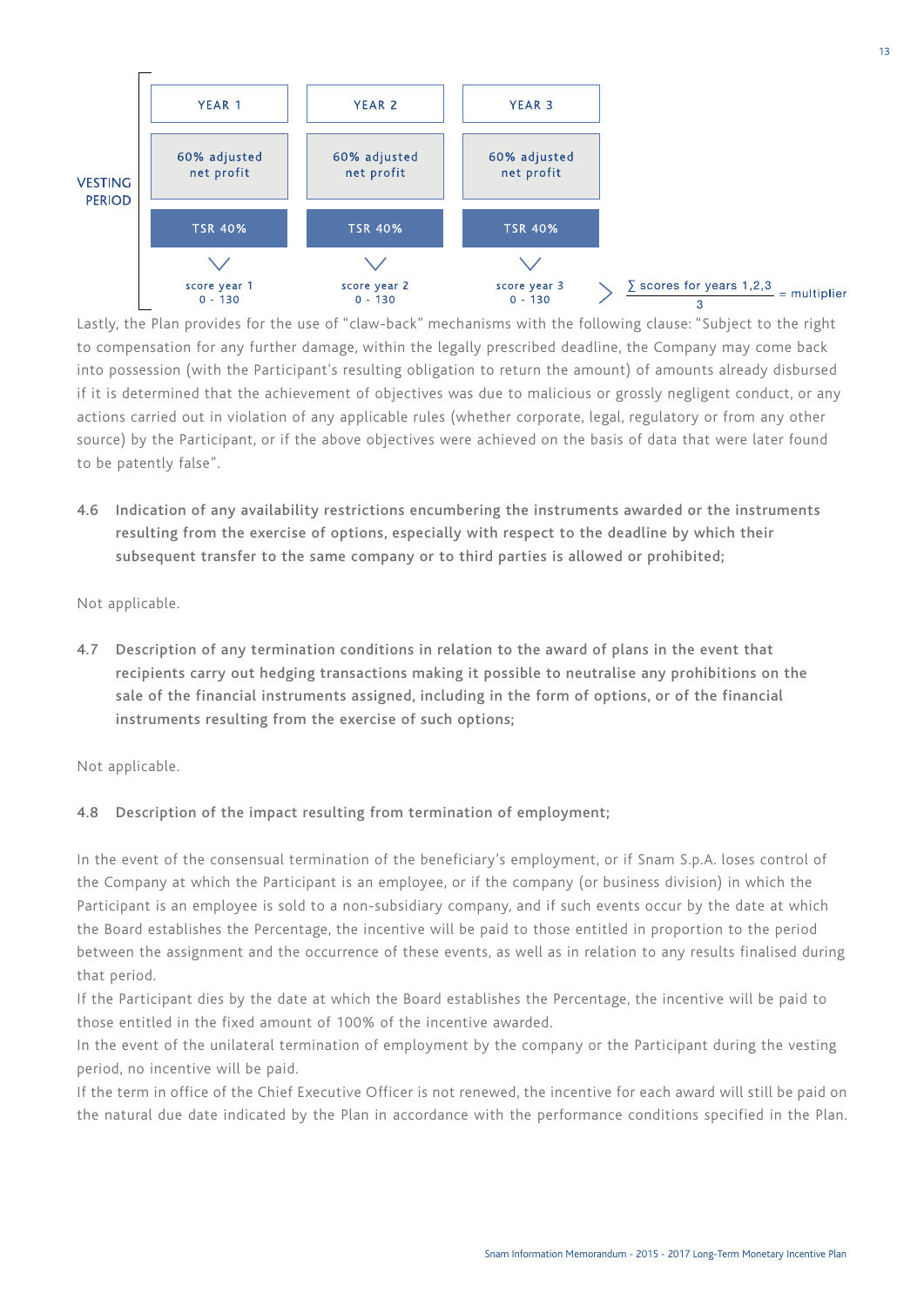#### 4.9 Indication of any other reasons to cancel the plans;

No reasons are specified for cancelling the IMLT Plan.

4.10 Reasons for any provision for the company's "redemption" of the financial instruments covered by the plans, as required by Article 2357 et seq. of the Italian Civil Code; the beneficiaries of the redemption, indicating whether such redemption is only intended for specific categories of employees; the impact of the termination of employment on such redemption;

Not applicable.

4.11 Any loans or other preferential terms to be granted to purchase shares pursuant to Art. 2358 of the Italian Civil Code;

Not applicable.

4.12 Indication of assessments of the projected cost for the company as of the related assignment date, as determined on the basis of the terms and conditions already set, as a total amount and in relation to each instrument of the plan;

Total projected spending for implementing the Plan is about € 8 million if the target (100%) level of performance is achieved in each vesting year.

4.13 Indication of any dilution of capital resulting from the compensation plans.

Not applicable.

4.14 - 4.23 The section concerning awards of shares and stock options is not applicable.

4.24 Issuers of shares are to include the attached Table 1 with the information memorandum:

Not applicable.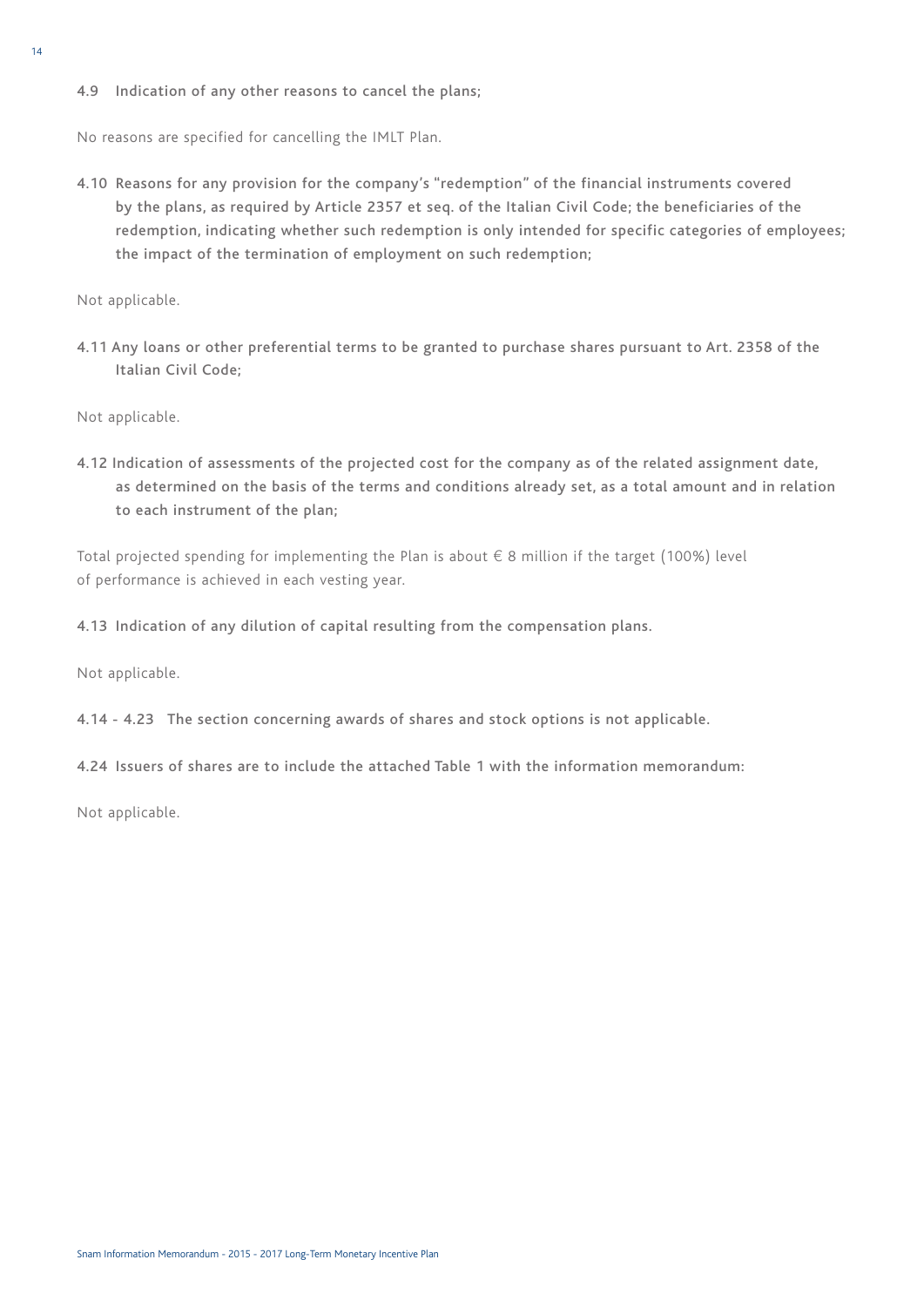

By Snam

Graphic Inarea Pre-printing ACC & Partners

Printing AG Printing Printed on ecological paper: Fedrigoni Symbol Freelife

For information please contact Snam S.p.A Piazza Santa Barbara, 7 20097 San Donato Milanese (MI) Website: www.snam.it

April 2015